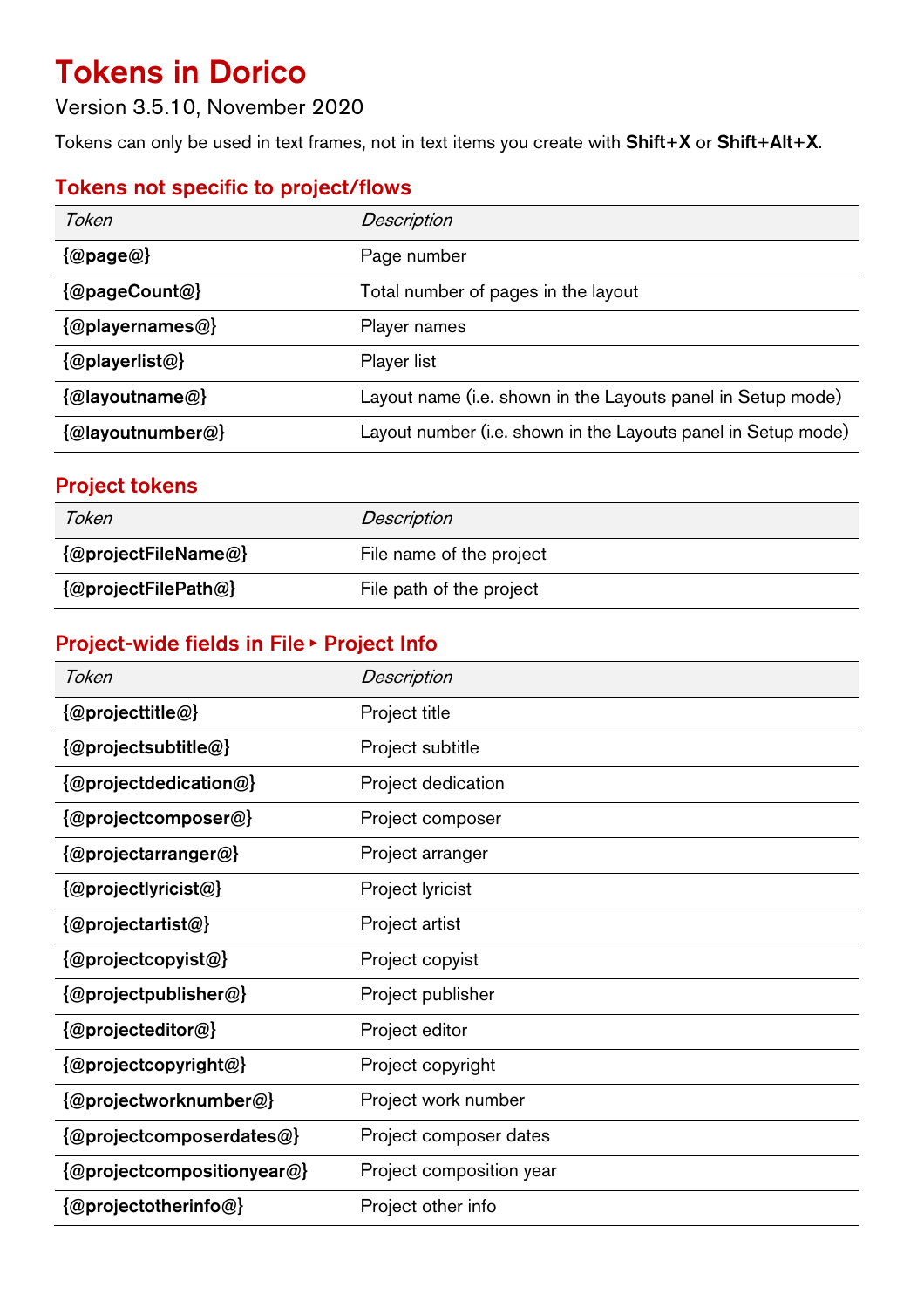## Per-flow fields in File ▶ Project Info

The following tokens will display the value for the flow that begins or continues in the first music frame on the page on which the token is used:

| Token                                                       | Description           |
|-------------------------------------------------------------|-----------------------|
| $\{\textcircled{a}$ flowtitle $\textcircled{a}\}$           | Flow title            |
| {@flowsubtitle@}                                            | Flow subtitle         |
| {@flowdedication@}                                          | Flow dedication       |
| $\{\textcircled{a}$ flowcomposer $\textcircled{a}\}$        | Flow composer         |
| $\{\textcircled{a}$ flowarranger $\textcircled{a}\}$        | Flow arranger         |
| $\{\textcircled{a}$ flowlyricist $\textcircled{a}\}$        | Flow lyricist         |
| $\{\textcircled{a}$ flowartist $\textcircled{a}\}$          | Flow artist           |
| {@flowcopyist@}                                             | Flow copyist          |
| $\{\textcircled{a}$ flowpublisher $\textcircled{a}\}$       | Flow publisher        |
| $\{\textcircled{a}$ floweditor $\textcircled{a}\}$          | Flow editor           |
| $\{\textcircled{a}$ flowcopyright $\textcircled{a}\}$       | Flow copyright        |
| {@flowworknumber@}                                          | Flow work number      |
| $\{\textcircled{a}$ flowcomposerdates $\textcircled{a}\}$   | Flow composer dates   |
| $\{\textcircled{a}$ flowcompositionyear $\textcircled{a}\}$ | Flow composition year |
| $\{\textcircled{a}$ flowotherinfo $\textcircled{a}\}$       | Flow other info       |

Alternatively, you can insert the flow's number as shown at the bottom right-hand corner of the Flows panel in Setup mode between flow and the following word, for example {@flow2title@} will display the title of the second flow in the project.

#### Per-flow page count tokens

| Token                                            | <b>Description</b>                                           |
|--------------------------------------------------|--------------------------------------------------------------|
| $\{\textcircled{a}$ flowPage $\textcircled{a}\}$ | Number of this page within the current flow, counting from 1 |
| {@flowPageCount@}                                | Total number of pages in the current flow                    |
| {@flownFirstPage@}                               | The displayed page number on which flow $n$ begins           |

#### Per-flow duration tokens

| Token             | <b>Description</b>                                  |
|-------------------|-----------------------------------------------------|
| {@flowDuration@}  | Duration of the current flow in minutes and seconds |
| {@flownDuration@} | Duration of flow n in minutes and seconds           |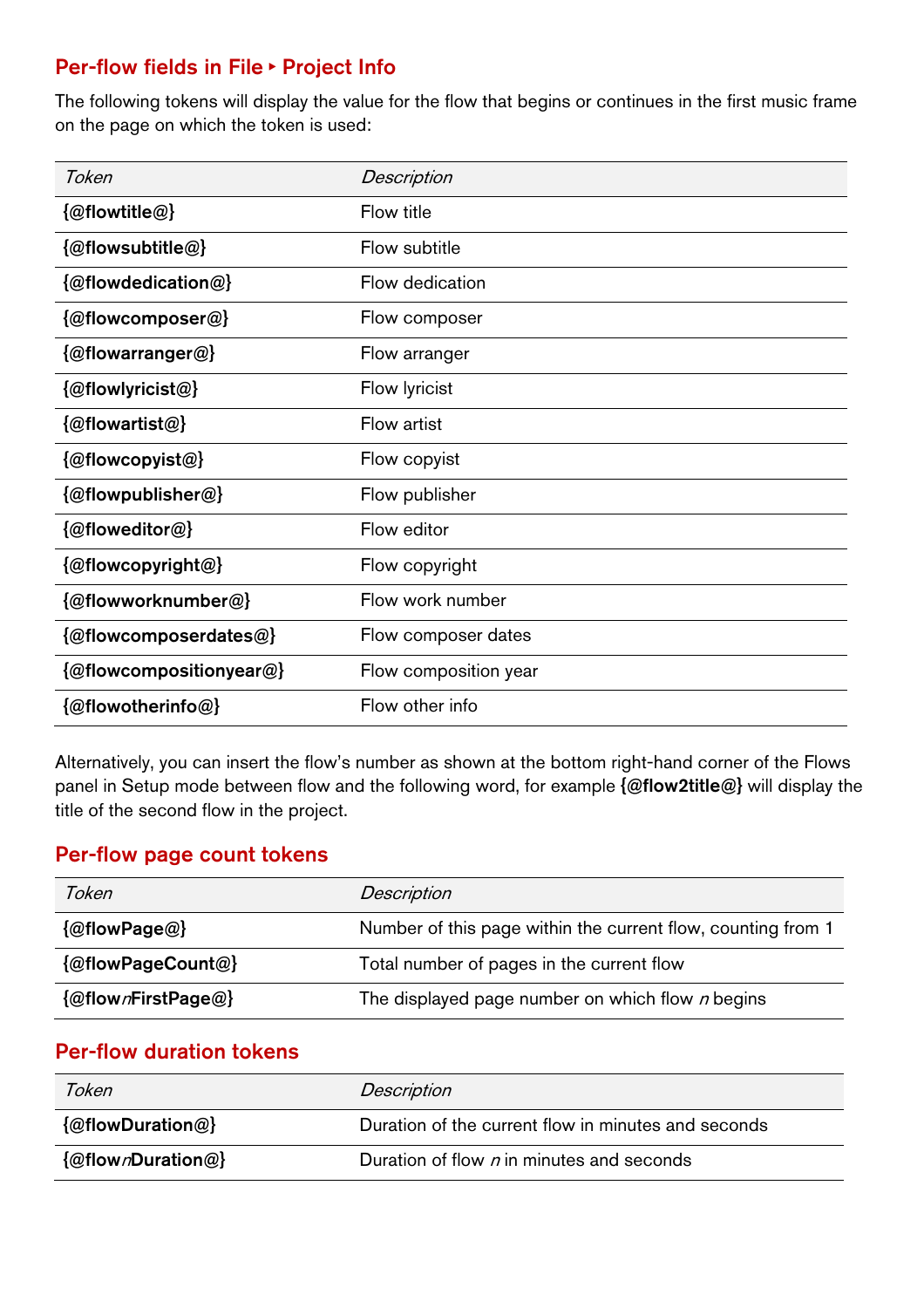### Flow number tokens

| Token                                              | <b>Description</b>                                      |
|----------------------------------------------------|---------------------------------------------------------|
| $\{\textcircled{a}$ flownumber $\textcircled{a}\}$ | Flow number (as shown in the Flows panel in Setup mode) |
| {@flowInLayoutNumber@}                             | Flow number (within the current layout)                 |
| {@flowNumberRomanLower@}                           | Flow number, shown as a lower-case Roman numeral        |
| {@flowNumberRomanUpper@}                           | Flow number, shown as an upper-case Roman numeral       |

# Music symbol tokens

| Token                                          | <b>Description</b>                   |
|------------------------------------------------|--------------------------------------|
| $\{\textcircled{a}$ flat $\textcircled{a}\}$   | Flat accidental                      |
| $\{\textcircled{a}$ sharp $\textcircled{a}\}$  | Sharp accidental                     |
| {@natural@}                                    | Natural accidental                   |
| $\{\textcircled{a}$ gClef $\textcircled{a}\}$  | G clef (treble)                      |
| $\{\textcircled{a}$ fClef $\textcircled{a}\}$  | F clef (bass)                        |
| $\{\textcircled{a}$ cClef $\textcircled{a}\}$  | C clef (alto/tenor/soprano/baritone) |
| $\{\textcircled{a}$ U+E4C0 $\textcircled{a}\}$ | Fermata above                        |

(You can enter the code point for any SMuFL symbol between the  $\{\textcircled{a}\textcircled{a}\}$  parts of tokens. The SMuFL specification is availabl[e here.](https://w3c.github.io/smufl/gitbook/) You can also include music symbol tokens in fields in the Project Info dialog.)

## Staff label tokens

| Token                | <b>Description</b>                                            |
|----------------------|---------------------------------------------------------------|
| {@staffLabelsFull@}  | Full (long) staff labels of players in current layout         |
| {@staffLabelsShort@} | Abbreviated (short) staff labels of players in current layout |

## Date and time tokens

| Token                                            | <b>Description</b>                    | Example             |
|--------------------------------------------------|---------------------------------------|---------------------|
| $\{\textcircled{a}$ date $\textcircled{a}\}$     | Standard date and time string (locale | Sun Dec 31 11:10:12 |
|                                                  | dependent)                            | 2017                |
| $\{\textcircled{a}$ dateyear $\textcircled{a}\}$ | Four-digit year                       | 2017                |
| {@dateyearshort@}                                | Two-digit year                        | 17                  |
| {@datemonth@}                                    | Full month name (locale dependent)    | October             |
| {@datemonthshort@}                               | Short month name (locale dependent)   | Oct                 |
| {@datemonthnum@}                                 | Month as a decimal number, range 1-12 | 10                  |
| {@dateday@}                                      | Full weekday name (locale dependent)  | Friday              |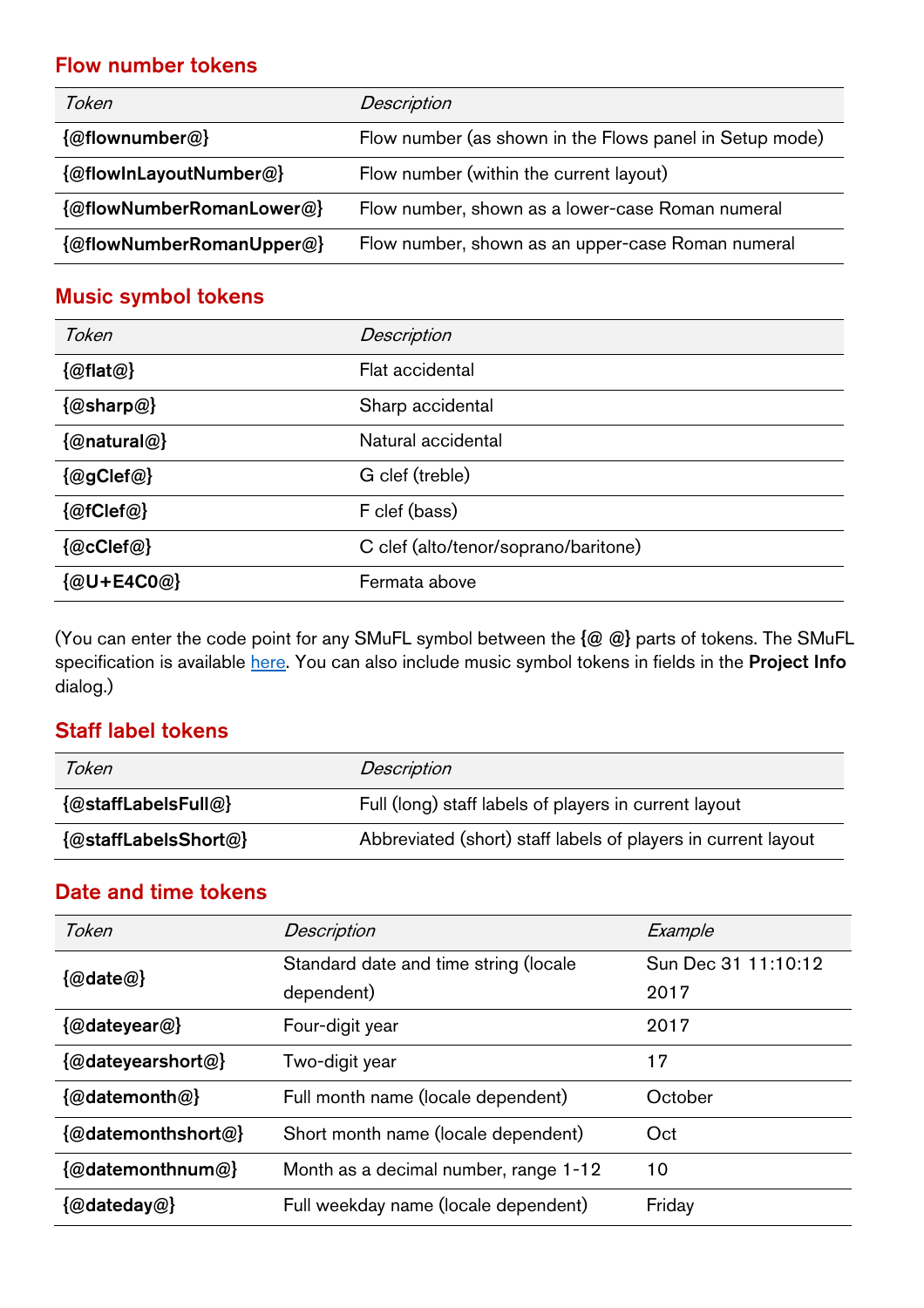| Token                                                  | <b>Description</b>                          | Example           |  |
|--------------------------------------------------------|---------------------------------------------|-------------------|--|
| {@datedayshort@}                                       | Abbreviated weekday name (locale            | Fri               |  |
|                                                        | dependent)                                  |                   |  |
| $\{\textcircled{a}$ datedaynum $\textcircled{a}\}$     | Day of month as decimal number, range 1-    | 24                |  |
|                                                        | 31                                          |                   |  |
| $\{\textcircled{a}$ dateymd $\textcircled{a}\}$        | ISO8601 date                                | 2017-12-31        |  |
| $\{\textcircled{a}$ datemdy $\textcircled{a}\}$        | Month day, year                             | December 31, 2017 |  |
| $\{\textcircled{a}$ datedmy $\textcircled{a}\}$        | Day month year                              | 31 December 2017  |  |
| $\{\textcircled{a}$ datetime $\textcircled{a}\}$       | Time representation (locale dependent)      | 11:10:12          |  |
| {@datetimeHHMM@}                                       | Hours: minutes, hour in 24-hour clock range | 23:10             |  |
| {@datetimeHHMMSS@}                                     | Hours: minutes, hour in 12-hour clock range | 11:10             |  |
| $\{\textcircled{a}$ datetimehour24 $\textcircled{a}\}$ | Hour in 24-hour clock range                 | 23                |  |
| {@datetimehour12@}                                     | Hour in 12-hour clock range                 | 11                |  |
| $\{\textcircled{a}$ datetimeminute $\textcircled{a}\}$ | Minute as decimal number, range 00-59       | 10                |  |
| {@datetimesecond@}                                     | Second as decimal number, range 00-59       | 44                |  |

The following tokens display the date and time at which the project was last saved:

| Token                                                          | <b>Description</b>                 | Example             |
|----------------------------------------------------------------|------------------------------------|---------------------|
| $\{\textcircled{a}$ projectdate $\textcircled{a}\}$            | Standard date and time string      | Sun Dec 31 11:10:12 |
|                                                                | (locale dependent)                 | 2017                |
| $\{\textcircled{a}$ projectdateyear $\textcircled{a}\}$        | Four-digit year                    | 2017                |
| {@projectdateyearshort@}                                       | Two-digit year                     | 17                  |
| $\{\omega$ projectdatemonth $\omega\}$                         | Full month name (locale dependent) | October             |
| {@projectdatemonthshort@}                                      | Short month name (locale           | Oct                 |
|                                                                | dependent)                         |                     |
|                                                                | Month as a decimal number, range   | 10                  |
| $\{\textcircled{a}$ project datemonth num $\textcircled{a}\}$  | $1 - 12$                           |                     |
| $\{\textcircled{a}$ projectdateday $\textcircled{a}\}$         | Full weekday name (locale          | Friday              |
|                                                                | dependent)                         |                     |
| $\{\textcircled{a}$ project date days hort $\textcircled{a}\}$ | Abbreviated weekday name (locale   | Fri                 |
|                                                                | dependent)                         |                     |
| $\{\omega$ projectdatedaynum $\omega\}$                        | Day of month as decimal number,    | 24                  |
|                                                                | range 1-31                         |                     |
| $\{\textcircled{a}$ projectdateymd $\textcircled{a}\}$         | ISO8601 date                       | 2017-12-31          |